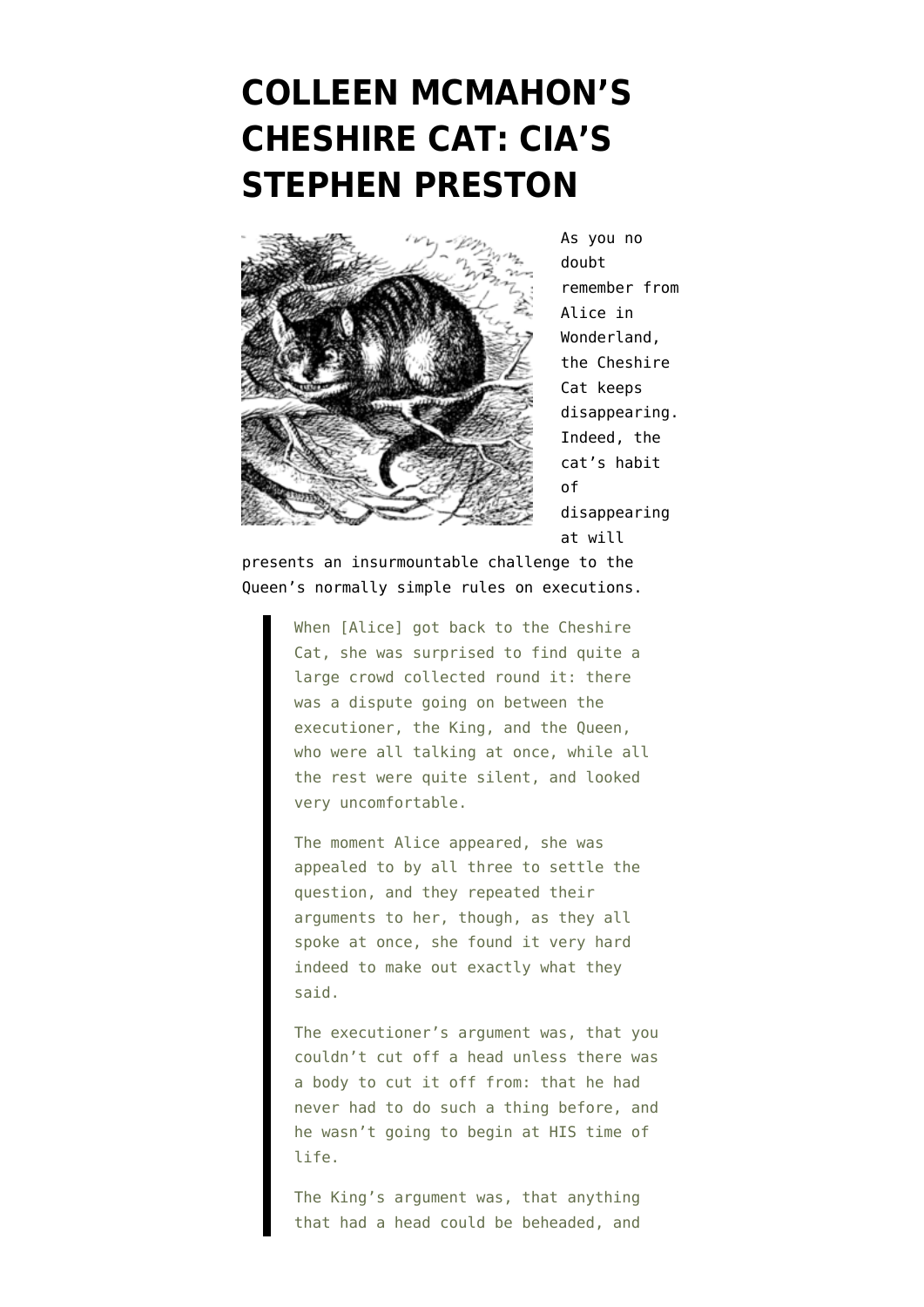that you weren't to talk nonsense.

The Queen's argument was, that if something wasn't done about it in less than no time she'd have everybody executed, all round. (It was this last remark that had made the whole party look so grave and anxious.)

Alice could think of nothing else to say but 'It belongs to the Duchess: you'd better ask HER about it.'

'She's in prison,' the Queen said to the executioner: 'fetch her here.'

And the executioner went off like an arrow. The Cat's head began fading away the moment he was gone, and, by the time he had come back with the Duchess, it had entirely disappeared; so the King and the executioner ran wildly up and down looking for it, while the rest of the party went back to the game.

While Judge Colleen McMahon's [reference](http://www.emptywheel.net/2013/01/02/judge-invokes-alice-in-wonderland-in-denying-nyt-and-aclu-targeted-killing-foias/) to Alice was probably just an offhand reference, I submit that she's got a Cheshire Cat right in the [middle of her ruling](http://t.co/2TykFBTm): CIA General Counsel Stephen Preston and the [Gloves Come Off](http://www.emptywheel.net/2012/04/21/the-gloves-come-off-memorandum-of-notification/) [Memorandum of Notification.](http://www.emptywheel.net/2012/04/21/the-gloves-come-off-memorandum-of-notification/)

As you read her ruling, it's helpful to remember that she has seen some materials that plaintiffs ACLU and NYT have not. Moreover, this ruling was not sufficient to her argument. She has also written a classified Appendix.

> This opinion will deal only with matters than have been disclosed on the public record. The Government has submitted material to the Court ex parte and for in camera review. Certain issues requiring discussion in order to make this opinion complete relate to this classified material. That discussion is the subject of a separate, classified Appendix to this opinion, which is being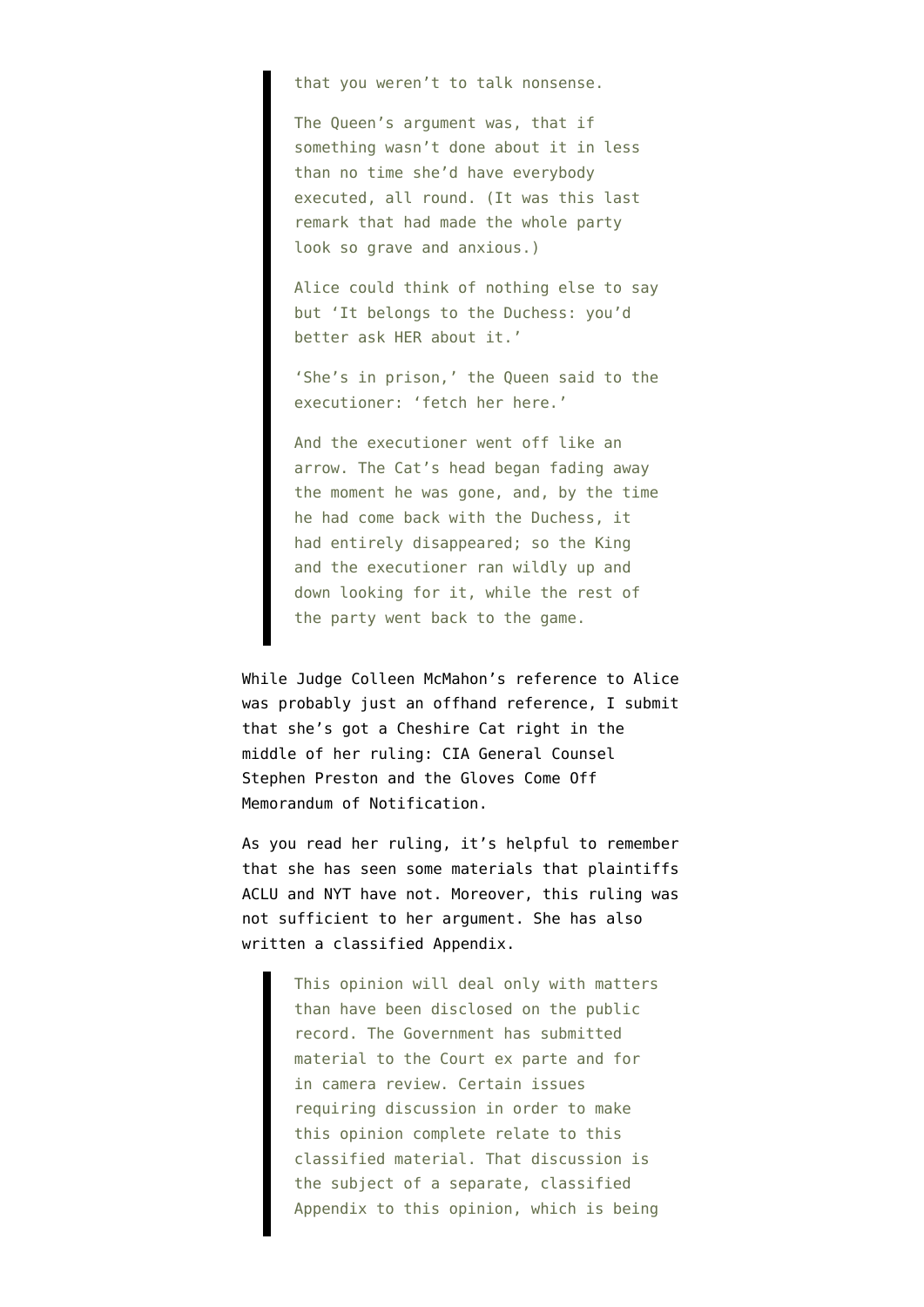filed under seal and is not available to Plaintiff's counsel.

As a threshold matter, then, it is perhaps judicious to assume that any big holes in McMahon's ruling are dealt with, by necessity, in that Appendix.

There is one obvious, glaring hole (though I am biased, given that [I was the first to point to](http://www.emptywheel.net/2012/06/26/why-is-doj-deliberately-hiding-information-responsive-to-aclus-anwar-al-awlaki-foia/) [it](http://www.emptywheel.net/2012/06/26/why-is-doj-deliberately-hiding-information-responsive-to-aclus-anwar-al-awlaki-foia/) in the government's filings): her analysis of whether the government's searches for documents was adequate. After laying out the relevant standard (page 35), she simply lists the Government's explanation of its searches–one of which is a classified CIA declaration–and concludes,

> This court has reviewed these explanations and concludes that the searches by the responding agencies comported with their statutory obligations.

Again, I'm biased, having pointed out all sorts of reasons why the searches were inadequate, but for McMahon to conclude they were, there must be more compelling evidence in that classified declaration, and she should have to explain how those facially inadequate searches were adequate.

But consider her treatment of a different document [I've found missing](http://www.emptywheel.net/2012/06/22/anwar-al-awlaki-foia-the-cia-speech-the-cia-did-not-mention/) in the past: [Preston's very public speech](http://www.lawfareblog.com/2012/04/remarks-of-cia-general-counsel-stephen-preston-at-harvard-law-school/) obliquely covering targeted killing. McMahon acknowledges (page 20) that the plaintiffs have included that in their list of public statements Obama officials have made about targeted killing, but she doesn't give it the detailed treatment she gives several other speeches by John Brennan, Harold Koh, President Obama, Jeh Johnson, and Eric Holder.

I find that significant given that [Preston laid](http://www.emptywheel.net/2012/04/12/the-cias-four-box-of-death/) [out different logic](http://www.emptywheel.net/2012/04/12/the-cias-four-box-of-death/) for the legality of targeted killing than the others did, situating it in Article II rather than in the AUMF.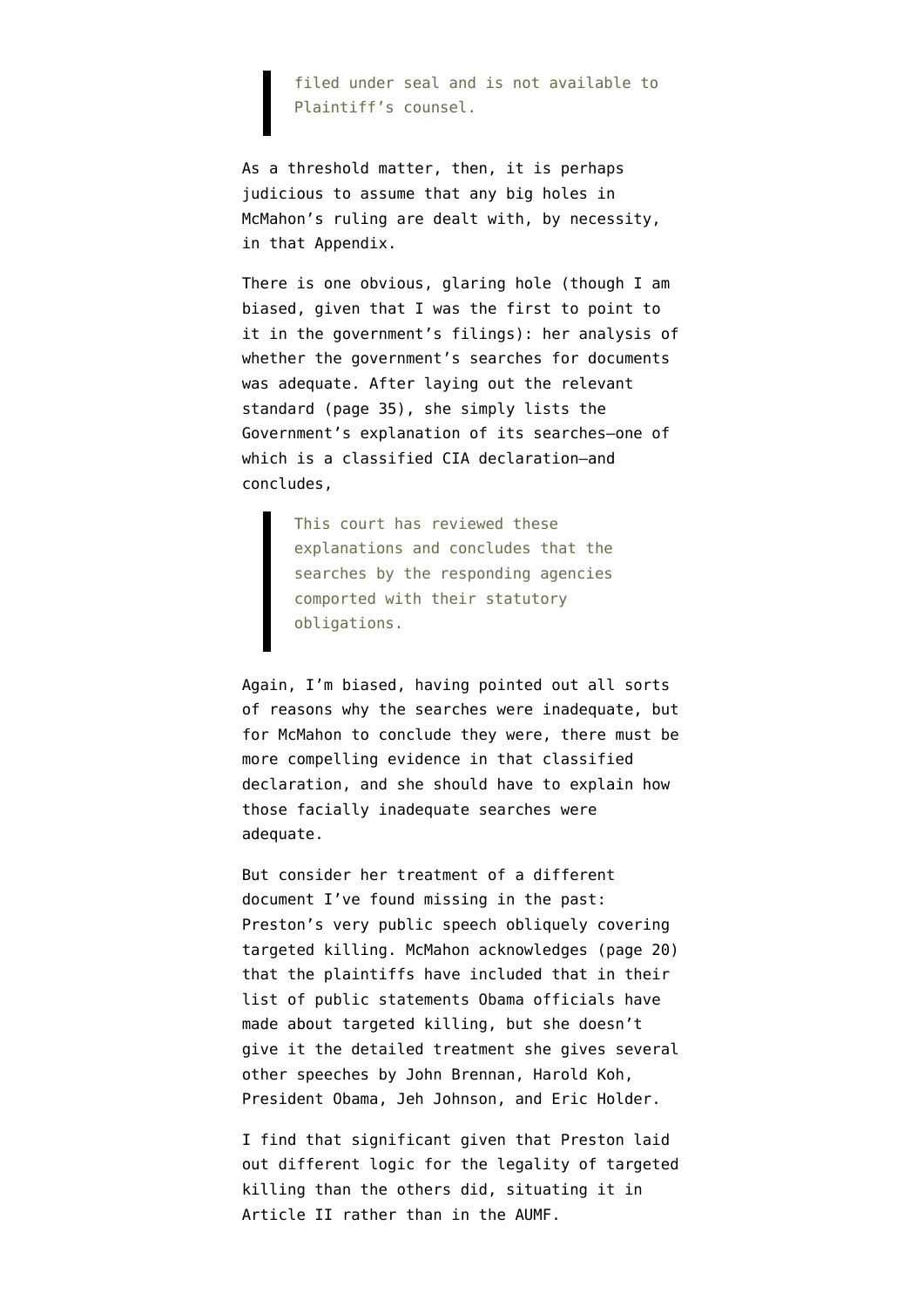Preston checks off the first box–authorization under US law before the op–by looking to Article II, not the AUMF Congress passed.

> First, we would confirm that the contemplated activity is authorized by the President in the exercise of his powers under Article II of the U.S. Constitution, for example, the President's responsibility as Chief Executive and Commanderin-Chief to protect the country from an imminent threat of violent attack. This would not be just a one-time check for legal authority at the outset. Our hypothetical program would be engineered so as to ensure that, through careful review and senior-level decision-making, each individual action is linked to the imminent threat justification.

A specific congressional authorization might also provide an independent basis for the use of force under U.S. law. [my emphasis]

That's interesting for several reasons. First, it situates the authority to use lethal force not in the stated basis OLC is using–the one SCOTUS has affirmed (sort of), but in Article II. Just where John Yoo would look to situate it.

This also means that CIA maintains it has this authority–presuming a Presidential Finding–outside the context of a declared war.

The [memo described by Charlie Savage](https://www.nytimes.com/2011/10/09/world/middleeast/secret-us-memo-made-legal-case-to-kill-a-citizen.html?_r=1&pagewanted=all), like all the other speeches, relies on the AUMF.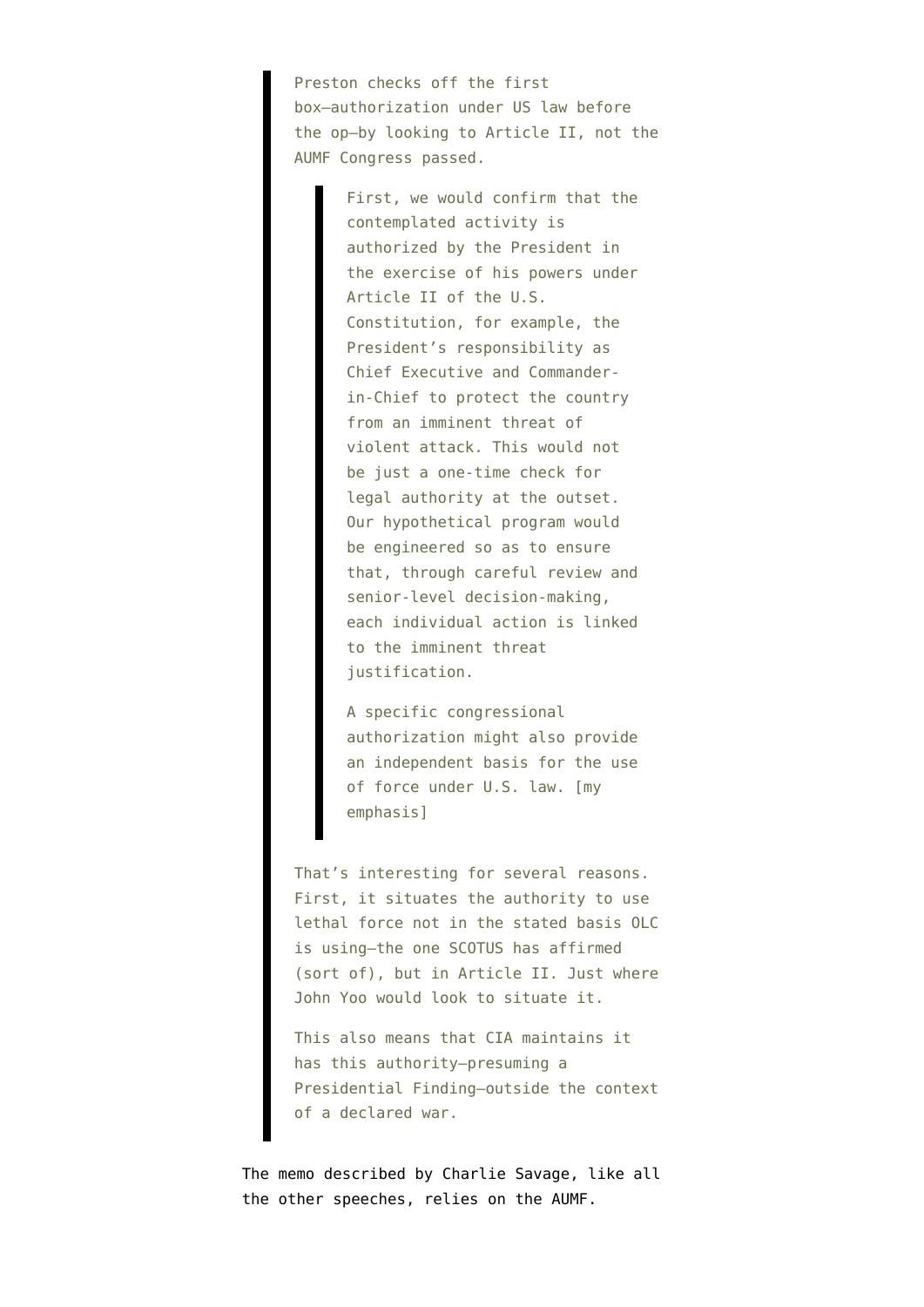Mr. Awlaki, who was born in New Mexico, was also accused of playing a role in a failed plot to bomb two cargo planes last year, part of a pattern of activities that counterterrorism officials have said showed that he had evolved from merely being a propagandist — in sermons justifying violence by Muslims against the United States — to playing an operational role in Al Qaeda in the Arabian Peninsula's continuing efforts to carry out terrorist attacks.

Other assertions about Mr. Awlaki included that he was a leader of the group, which had become a "cobelligerent" with Al Qaeda, and he was pushing it to focus on trying to attack the United States again. The lawyers were also told that capturing him alive among hostile armed allies might not be feasible if and when he were located.

Based on those premises, the Justice Department concluded that Mr. Awlaki was covered by the authorization to use military force against Al Qaeda that Congress enacted shortly after the terrorist attacks of Sept. 11, 2001 meaning that he was a lawful target in the armed conflict unless some other legal prohibition trumped that authority.

Preston's speech suggests that if OLC were writing a memo authorizing the CIA to kill Awlaki–as distinct from a memo authorizing DOD to kill him–it wouldn't necessarily situate the authority in the AUMF. And from that we can surmise that DOJ might have an entirely different memo for CIA than for DOD, with the one described by Savage being the DOD one.

I've suspected that's the case for quite some time (I'll try to rewrite the 2 very long unpublished posts laying this out).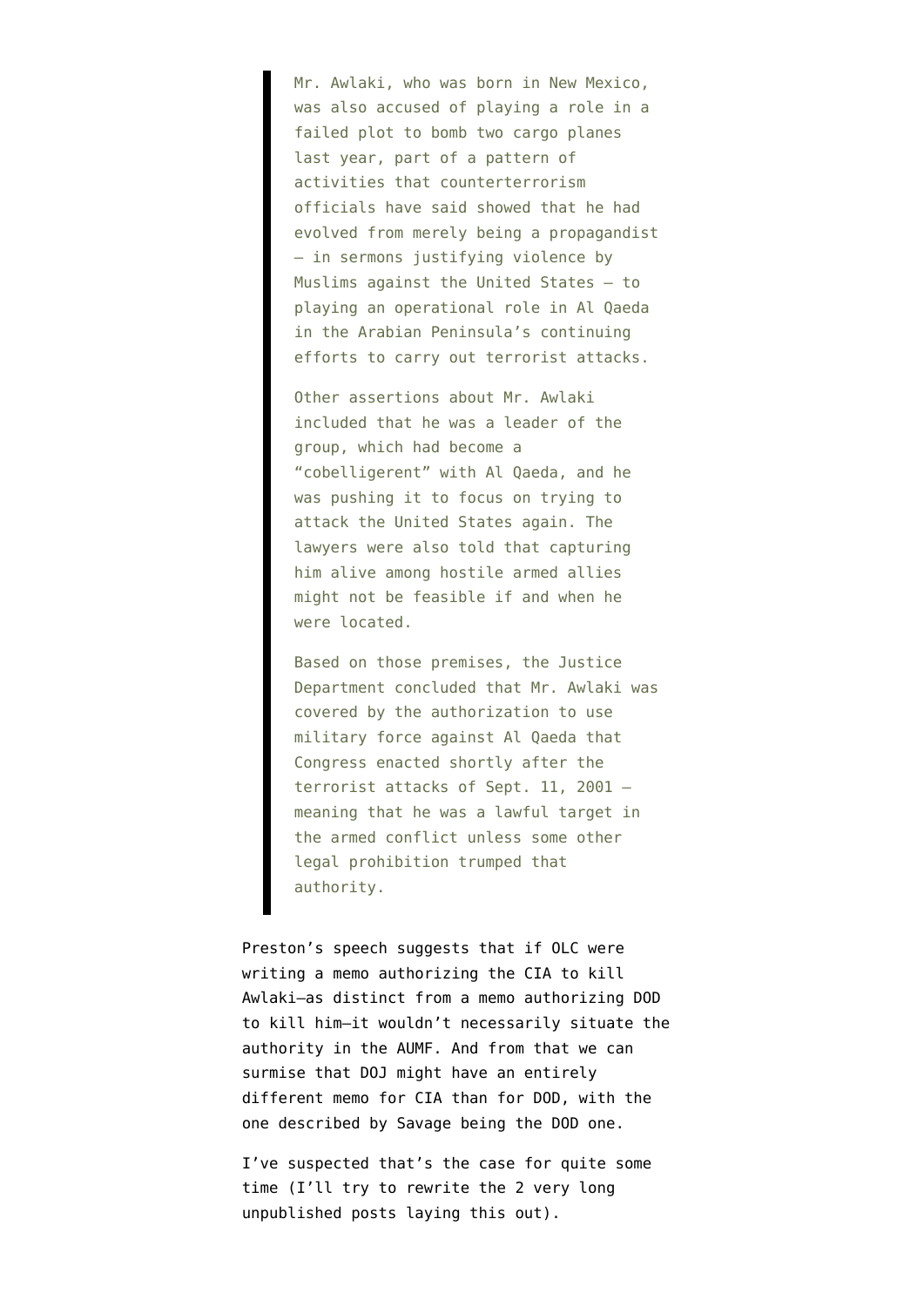But I suspect it even more so now.

About 30 pages of McMahon's opinion addresses why DOD can withhold OLC opinions it has acknowledged. As part of that discussion, she asserts the NYT only wants the DOD opinion.

> The Times sole apparent goal at this point is to get a hold of the OLC-DoD Memo, which, it assumes, contains the final legal analysis and justification it seeks.

The ruling doesn't note this, but I think NYT is doing more than assume here. Savage suggested, after all, that the memo he described was the memo that governed the killing of Awlaki.

> But the document that laid out the administration's justification — a roughly 50-page memorandum by the Justice Department's Office of Legal Counsel, completed around June 2010 was described on the condition of anonymity by people who have read it.

So I assume he was told that the memo described to him was the memo that governed the killing a full 15 months later, at a time when CIA had taken over the lead in drone killings in Yemen from DOD.

But McMahon leaves a lot of suggestions that this is not the case, particularly in this long passage explaining why deliberative privilege governs the DOD memo the government has acknowledged. (Thoughout this section, bold emphasis mine, italics McMahon's, and citations omitted.)

> But there is no suggestion, in any of those speeches or interviews, that the legal reasoning being discussed is the reasoning set out in the OLC-DoD Memo, a document which the Government acknowledges exists. This document, unlike the OLC opinions on local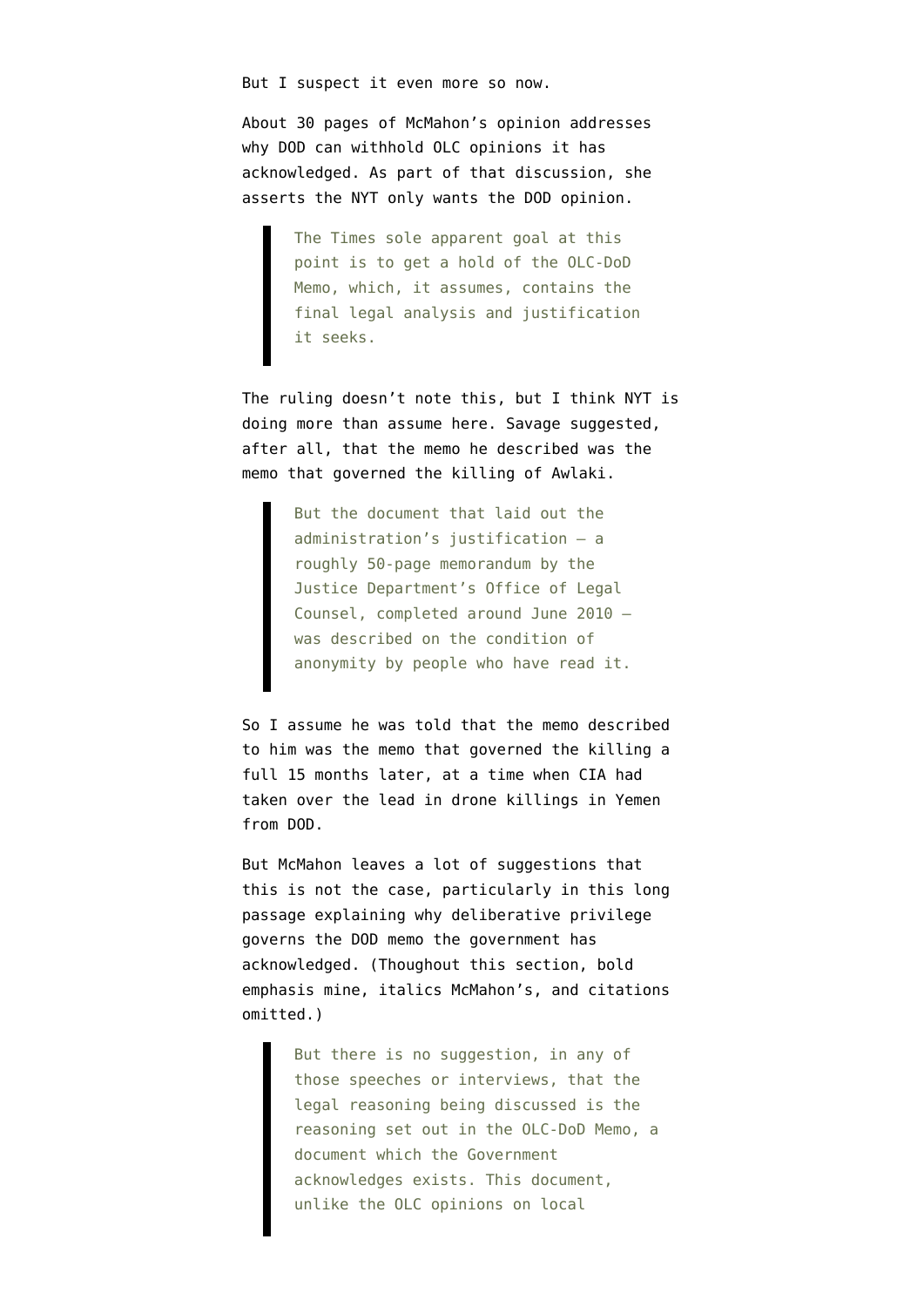enforcement of immigration laws, has never been mentioned in any public statement. For that matter, OLC has never been mentioned in any public statement; none of the speeches attribute any legal principles announced to OLC or to any opinion it has issued.

Indeed, she even quotes from a colleague's opinion raising the possibility of other memos addressing the same topic.

> My colleague Judge Scheindlin noted [in National Day Laborer Organization v ICE], "[U]nless the defendants have unlawfully withheld other legal memoranda from plaintiffs and this Court, it was the *only* document comprehensively laying out the legal authority for making Secure Communities mandatory. Thus, the analysis in the Memorandum seems to be the only rationale that the agency could have relied upon and adopted as the legal basis for the policy."

In this case, however, there is no evidence that the Government "continually relied upon and repeated in public the arguments made" *specifically* in the OLC-DoD Memo. All Plaintiffs say is that, in the ordinary course, "OLC opinions are not mere advice, but rather establish the binding parameters within which officials may operate without fear of prosecution in areas that are not ordinarily subject to judicial review–such as the realm of national security."

McMahon makes extra sure to identify the DOD memo at issue when she notes that plaintiffs are speculating when they assume the DOD memo–the DOD memo addressed to Eric Holder–is the one that governed the actual killing.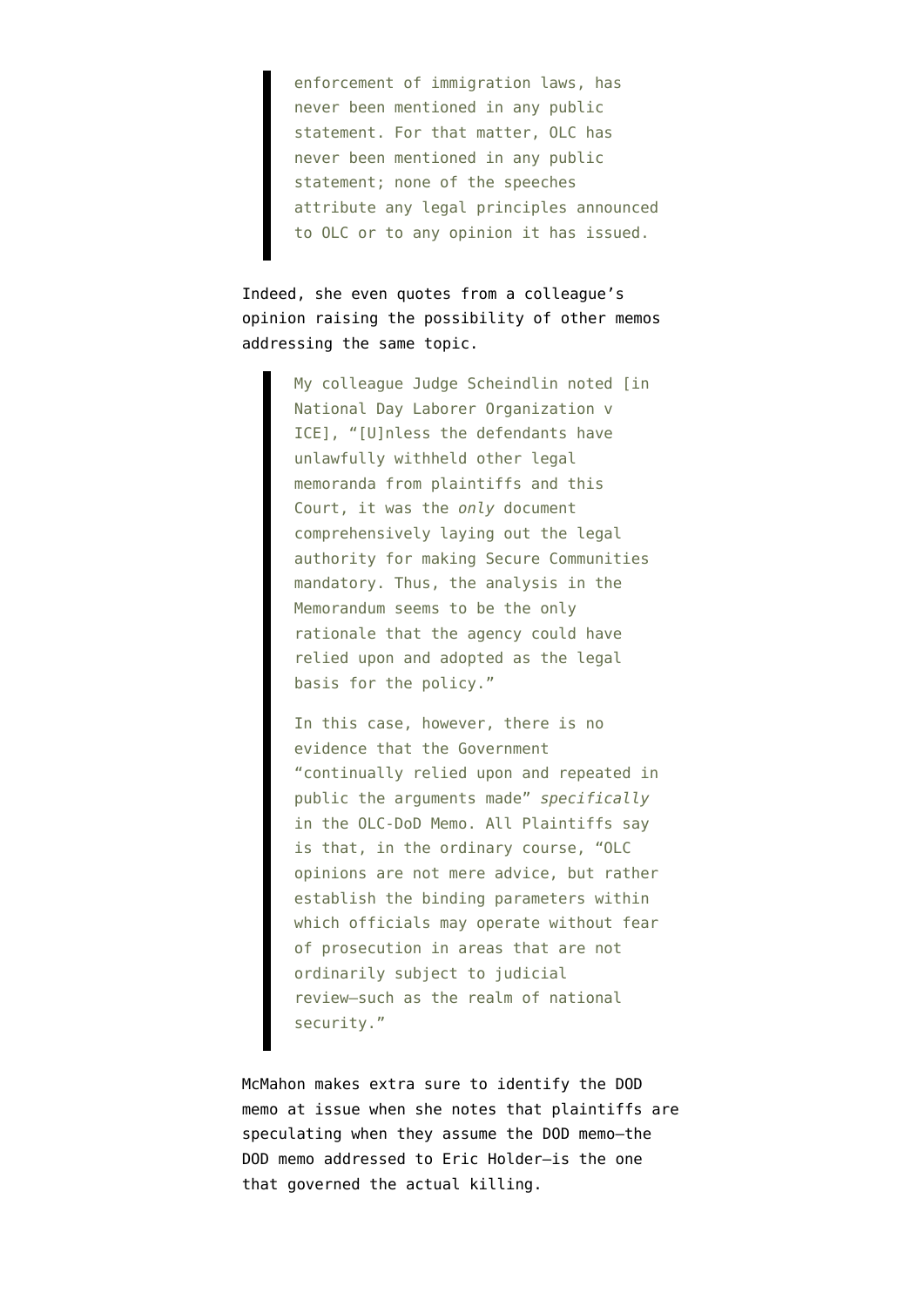That may be so, but it is sheer speculation that this particular OLC memorandum–addressed to the Attorney General "pertaining to the Department of Defense" and "regarding a potential military operation in a foreign country"–contains the legal analysis that justifies the Executive Branch's conclusion that it is legal in certain circumstances to target suspected terrorists, including United States citizens, for killing away from a "hot" field of battle. "Mere speculation will not suffice" to support a conclusion that a particular document has been adopted as official agency policy., and aside from speculation, there is no indication that the OLC-DoD Memo is the [sic] "the *only* document *comprehensively* laving out the [Government's] legal authority" with respect to targeted killing operations.

She even makes it clear that other memos relevant to the topic might be covered under the No Number No List responses, or even the CIA Glomar.

> Plaintiffs so argue because this Memorandum is the only document containing legal analysis and opinions whose existence has been disclosed to them. But as chronicled at the beginning of this opinion, various agencies have filed No Number, No List Responses to both FOIA requests, and the CIA has asserted a *Glomar* response to the requests from teh two *Times* reporters (which seek only legal opinions). As a result, it is impossible even to know *whether* any other legal opinions aside from the OLC-DoD Memo exist, let alone whether senior Administration officials were actually relying, in whole or in part, on some other opinion or opinions that might (or might not) exist when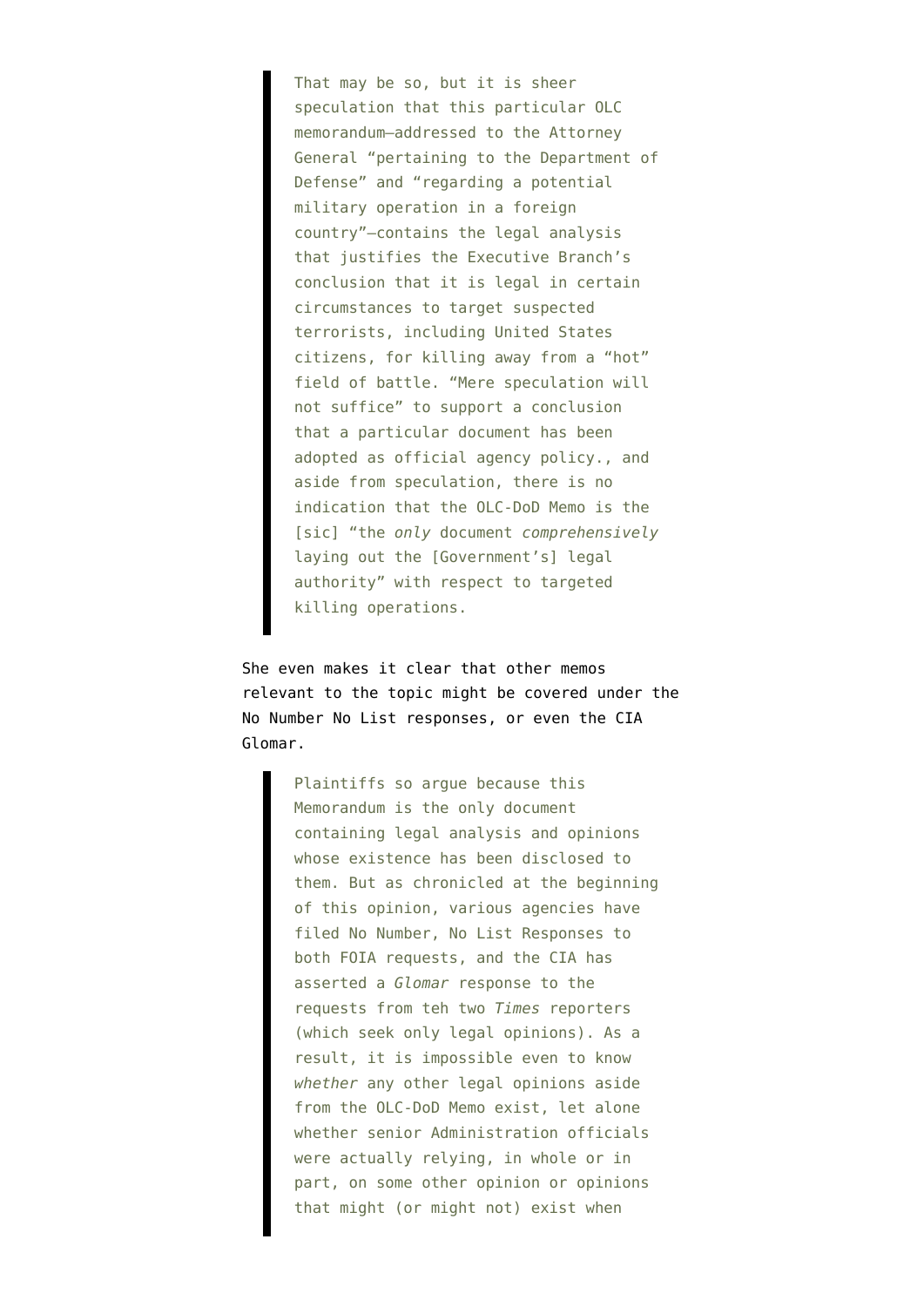## they made their public statements.

And she later goes onto remind, for the third time, that CIA has issued a Glomar with respect to any opinions, even helpfully noting that the only thing left within CIA's Glomar declaration is legal opinions.

> The CIA has persisted in its initial Glomar response with respect to the Shane and Savage requests (even though they were not addressed to the CIA), supserseding it only to the limited extent of disclosing that it has no legal opinions in its files concerning its participation in the operation that killed Osama Bin Laden. By contrast, the CIA decided that it "can confirm the existence of records responsive to ACLU's request without harming national security" although it refuses to confirm or deny the existence of any records that would also be responsive to the Shane and Savage requests–that is to say, legal opinions.

To me, this read like a blinking siren saying, "consider the possibility a CIA-specific opinion exists, that was covered by their Glomar declaration, which is the actual authority relied on to kill Anwar al-Awlaki."

That damned Cheshire cat, disappearing entirely just as the executioner prepares to behead him.

Finally, there's one more reason I think Stephen Preston and his agency are grinning madly through McMahon's ruling.

McMahon cites Alvin Hellerstein's opinion in the ACLU torture FOIA.

> As my colleague, The Hon Alvin K. Hellerstein, put it in ACLU v. Dep't of Defense [citation omitted] (the "*Torture Memo Case*"), "A memorandum from DoJ to CIA interpreting the Convention Against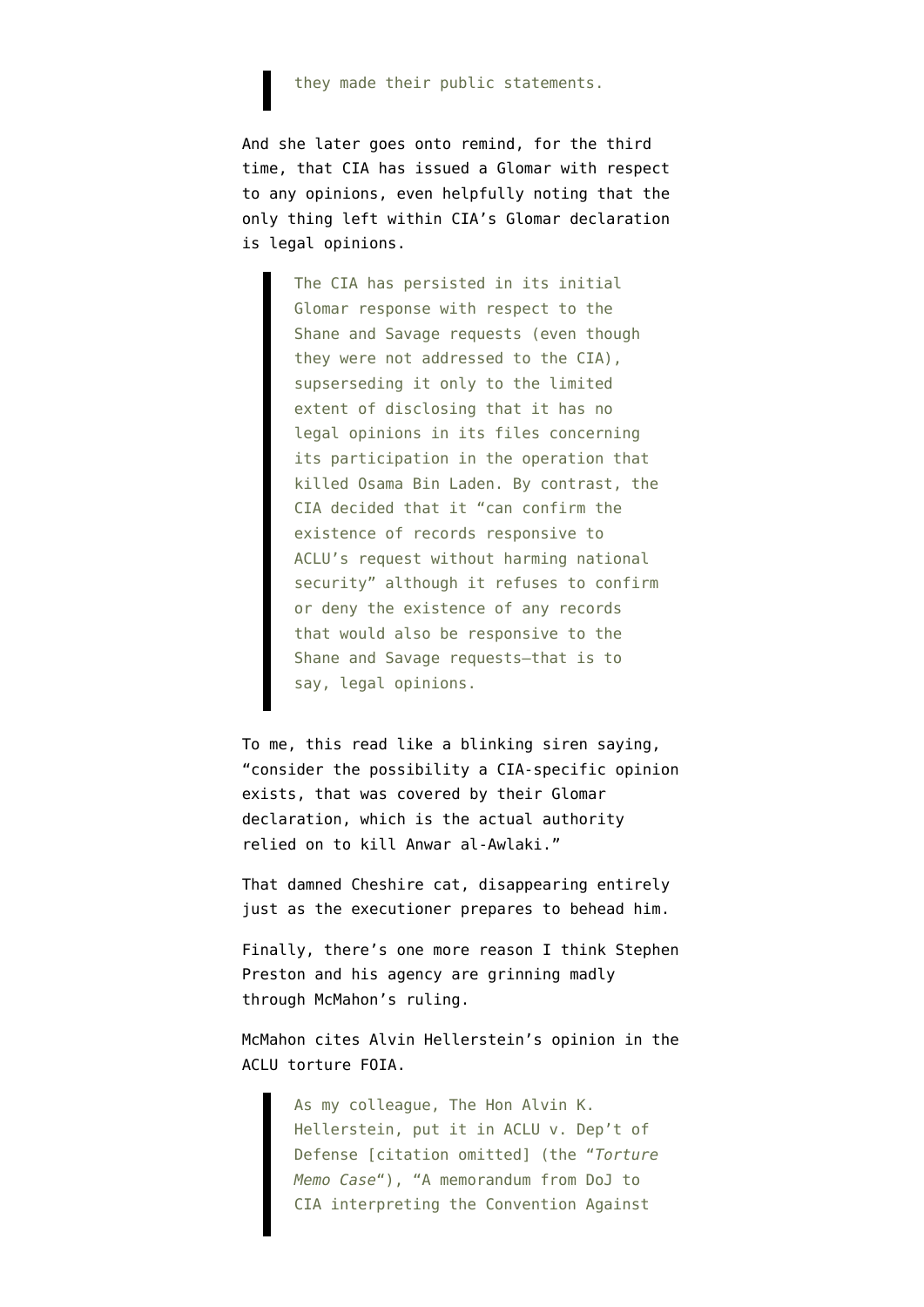Torture, does not, by its terms, implicate intelligence sources or methods."

That, of course, does not render the legal analysis disclosable.

The reference, as it appears, is odd for several reasons. Hellerstein's argument is the opposite McMahon takes, that a legal memo can be protected. But she doesn't refute it here, which makes the reference seemingly gratuitous, even weakening her case. Moreover, she gives the Torture Memo FOIA a nickname, suggesting she will refer to it again. But I don't think she does in the entire rest of the unclassified opinion (and note, she doesn't really give the Day Laborers opinion a nickname, even though she refers to it extensively). That strongly suggests the Torture FOIA is discussed extensively in the classified Appendix.

But remember how that case worked out. Judge Hellerstein, of his own accord, tried to force the government to release a few word phrase showing that George Tenet had referenced the [September 17, 2011 Gloves Come Off Memorandum of](http://www.emptywheel.net/2012/04/21/the-gloves-come-off-memorandum-of-notification/) [Notification](http://www.emptywheel.net/2012/04/21/the-gloves-come-off-memorandum-of-notification/) (the one signed the day before the AUMF, and therefore not limited by it) as the basis for the torture program. When Hellerstein did that, the Administration totally flipped out, going to the very unusual trouble of getting then [National Security Advisor Jim Jones](http://www.emptywheel.net/2012/04/20/the-cias-nscs-presidents-torture-program/) [involved](http://www.emptywheel.net/2012/04/20/the-cias-nscs-presidents-torture-program/) in the FOIA response. And the Administration [stalled this targeted killing](http://www.emptywheel.net/2012/04/23/yet-more-white-house-involvement-in-foia-responses/) [suit](http://www.emptywheel.net/2012/04/23/yet-more-white-house-involvement-in-foia-responses/) even as the torture one worked out ([see](http://www.emptywheel.net/2012/04/24/is-the-government-worried-about-revealing-broader-targeting-killing-authority-in-the-drone-foias/) [this too\)](http://www.emptywheel.net/2012/04/24/is-the-government-worried-about-revealing-broader-targeting-killing-authority-in-the-drone-foias/). Until finally, the [2nd Circuit ruled](http://www.emptywheel.net/2012/05/21/2nd-circuit-president-can-declare-proof-that-president-authorized-torture-secret/) that the government could hide any reference to that Gloves Come Off MON in a FOIA response, in part because the program it described was still active.

That–along with the fact that McMahon rather bizarrely cites primarily District Court judgments, but not Circuit ones–might be a good reason to discuss the Torture FOIA case, and that 2nd Circuit Opinion, substantially in a